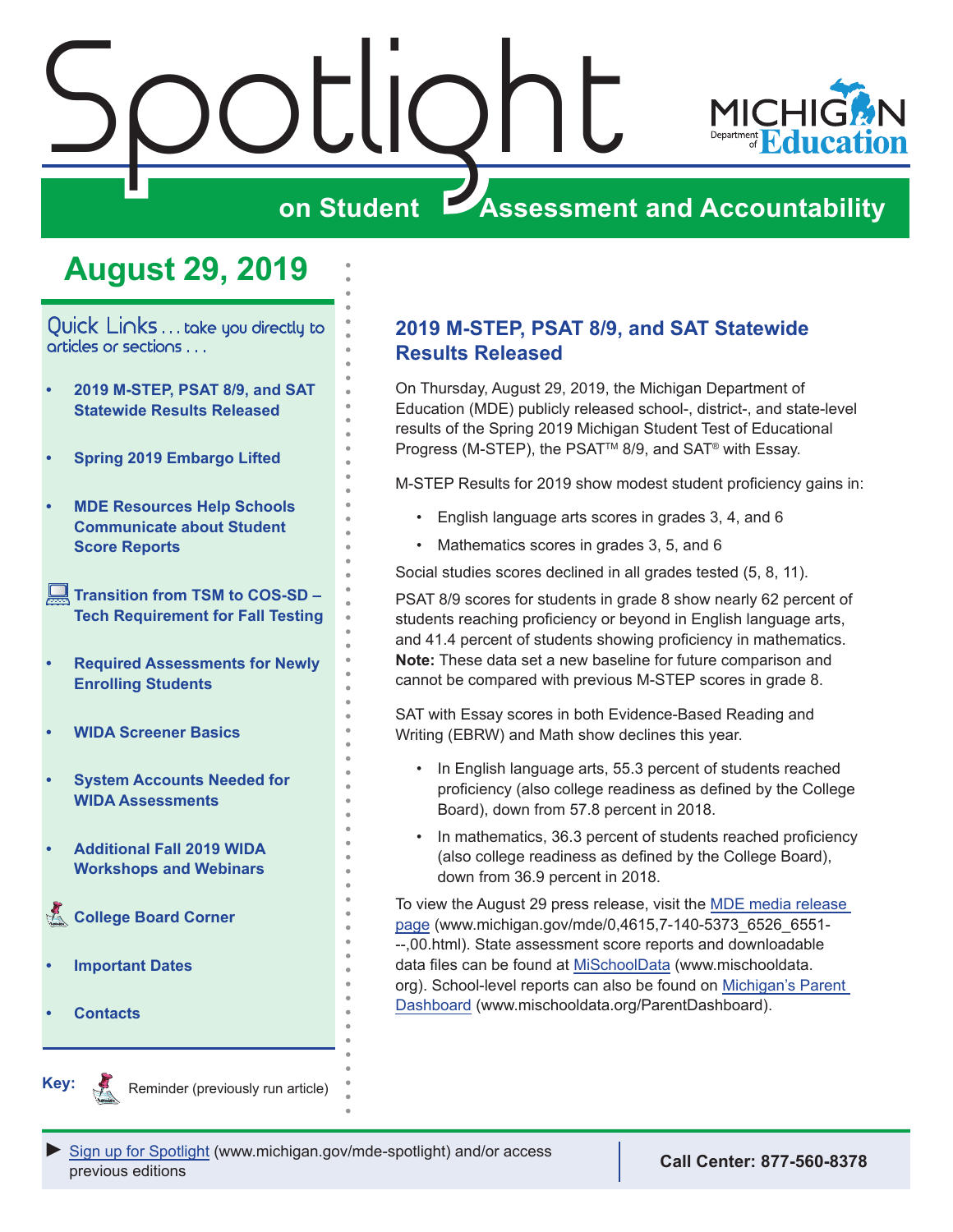## <span id="page-1-0"></span>**Spring 2019 Embargo Lifted**

The embargo of M-STEP and MI-Access data has been lifted. Schools and districts may share appropriate school, district, and state aggregate-level data reports with school boards, parents, and the community.

As a reminder, reports and data files, including all studentlevel and unsuppressed aggregate data and reports, that could allow the identification of individual students are protected information under the [Family Educational Rights](https://www2.ed.gov/policy/gen/guid/fpco/ferpa/index.html)  [and Privacy Act \(](https://www2.ed.gov/policy/gen/guid/fpco/ferpa/index.html)FERPA).

The following aggregate data files including state-level data are available for download through the [Office of Educational](http://www.michigan.gov/oeaa-secure)  [Assessment and Accountability \(OEAA\) Secure Site](http://www.michigan.gov/oeaa-secure) (www.

michigan.gov/oeaa-secure) by selecting the **Reports** tab and then selecting **Student Test Scores**:

- M-STEP
- MI-Access
- WIDA
- SAT with Essay
- PSAT 8/9 and PSAT 10
- Early Literacy and Mathematics Benchmark **Assessments**

The following aggregate reports are available in the **Dynamic Score Reporting Site**, which can be accessed in the OEAA Secure Site by selecting the **Reports** tab, and then selecting **Dynamic Score Reports** from the drop-down menu:

| <b>M-STEP Aggregate Reports</b>                                                                   | <b>Rostered</b><br><b>List</b> |   | School   District | <b>State</b> |
|---------------------------------------------------------------------------------------------------|--------------------------------|---|-------------------|--------------|
| <b>Comprehensive Report</b>                                                                       |                                |   | X                 |              |
| Demographic Report                                                                                |                                | Χ | Χ                 | ∧            |
| Expectation Analysis Report (social studies only)                                                 |                                | X | X                 | X            |
| Student Roster Report Proficiency Summary (Includes both aggregated and<br>student-level reports) | X                              | X | X                 |              |

| PSAT 8/9 for Grade 8 and SAT with Essay Aggregate Reports | $\left \begin{array}{c} \text{Rostered} \\ \text{1.11} \end{array}\right $ School District State<br>List |  |  |
|-----------------------------------------------------------|----------------------------------------------------------------------------------------------------------|--|--|
| Demographic Report                                        |                                                                                                          |  |  |

| <b>MI-Access Aggregate Reports</b>    | <b>Rostered</b><br><b>List</b> |   | School District | <b>State</b> |
|---------------------------------------|--------------------------------|---|-----------------|--------------|
| Comprehensive Report                  |                                |   | Χ               |              |
| Demographic Report                    |                                | Χ | ⋏               |              |
| Expectation Analysis Report (FI only) |                                |   |                 |              |

*(Continued on next page)*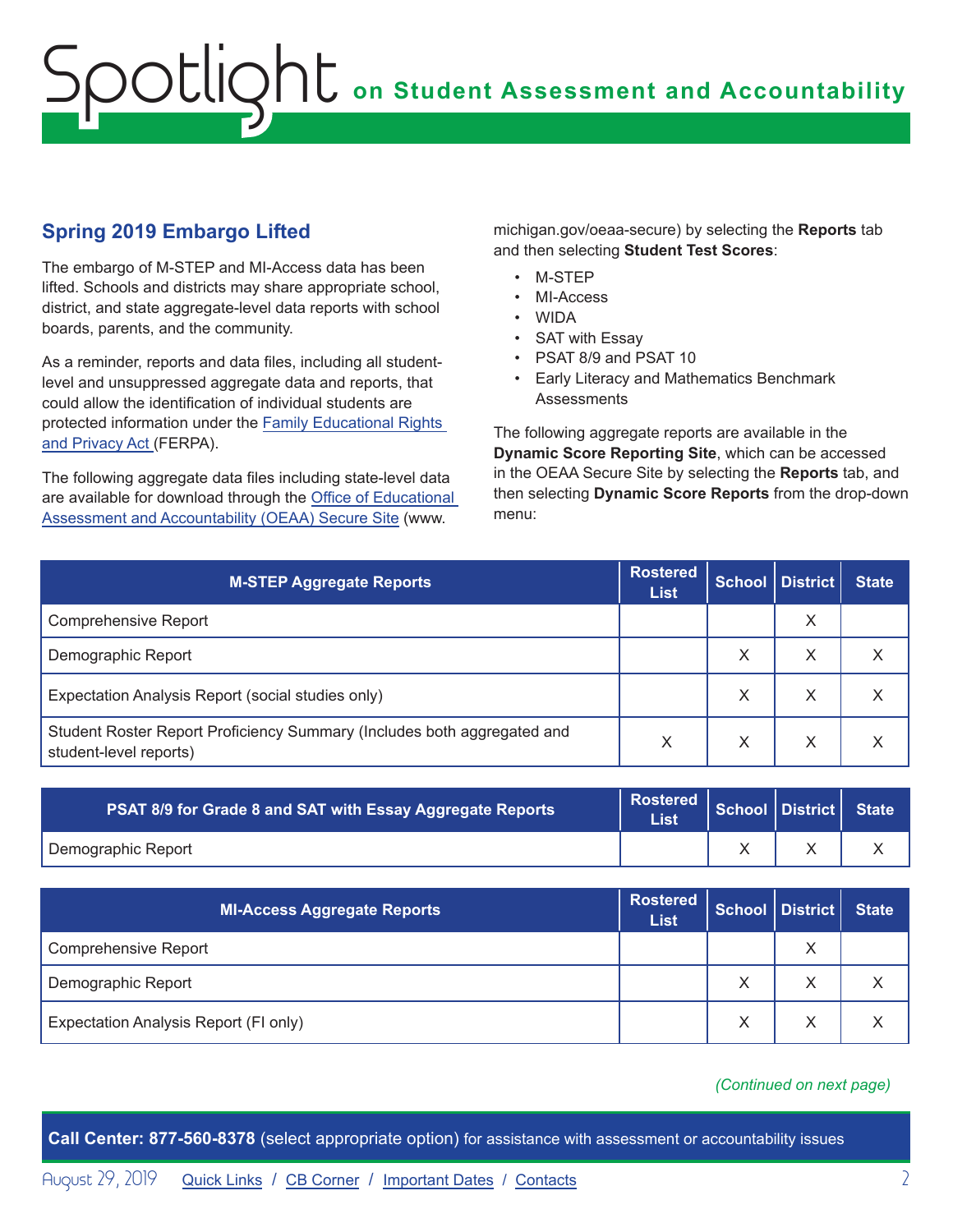| <b>MI-Access Aggregate Reports</b>                                                                | Rostered  <br><b>List</b> | School District State |  |
|---------------------------------------------------------------------------------------------------|---------------------------|-----------------------|--|
| Scoring Focus Analysis - P/SI only                                                                |                           |                       |  |
| Student Roster Report Proficiency Summary (Includes both aggregated and<br>student-level reports) |                           |                       |  |

| <b>Spring 2019 Early Literacy and Mathematics Aggregate Reports</b> | School | <b>District</b> | <b>State</b> |
|---------------------------------------------------------------------|--------|-----------------|--------------|
| Demographic Report                                                  |        |                 |              |
| Change Report                                                       |        |                 |              |
| Fall to Winter<br>$\bullet$                                         | X      |                 |              |
| Fall to Spring<br>$\bullet$                                         |        |                 |              |

#### **Resources Available for Educators**

The OEAA has made several resources available to help educators read and understand the reports, which are available on each assessment web page.

- [2019 Interpretive Guide to M-STEP Reports Training](https://www.youtube.com/watch?v=PucqRjCzHMQ&feature=youtu.be)  [Video](https://www.youtube.com/watch?v=PucqRjCzHMQ&feature=youtu.be) and Webcast
- **Interpretive Guide to Reports** includes detailed information about the data reported, appropriate uses of the data, and each report available
	- [Interpretive Guide to M-STEP Reports](https://www.michigan.gov/documents/mde/2019_Interpretive_Guide_to_M-STEP_Reports_661956_7.pdf)
	- w **Interpretive Guide to MI-Access Reports**  (available early September)
	- Interpretive Guide to Early Literacy and [Mathematics Reports](https://www.michigan.gov/documents/mde/19-20_Interpretive_Guide_to_Early_Literacy_and_Mathematics_Reports_662553_7.pdf)
	- [Interpretive Guide to MME Reports](https://www.michigan.gov/documents/mde/2019_Interpretive_Guide_to_MME_Reports_664597_7.pdf)
	- **\*** Michigan Grade 8 Testing Interpretive Guide to **Reports** (available early September)
- **2019 Performance Level Scale Score Ranges** 
	- w [M-STEP Performance Level Scale Score Ranges](https://www.michigan.gov/documents/mde/M-STEP_Performance_Level_Scale_Score_Ranges_629179_7.pdf)
- [MI-Access Performance Level and Score Ranges](https://www.michigan.gov/documents/mde/MI-Access_Performance_Levels_and_Score_Ranges_629180_7.pdf)
- **+** [Grade 8 Performance Level Scale Score Ranges](https://www.michigan.gov/documents/mde/Grade_8_Performance_Level_Scale_Score_Ranges_663429_7.pdf)
- **+ [Grade 11 Performance Level Scale Score Ranges](https://www.michigan.gov/documents/mde/MME_Performance_Level_Scale_Score_Ranges_663430_7.pdf)**

#### **NEW for 2019**

#### **Assessment selection section for M-STEP, PSAT**

**8/9, and SAT with Essay:** Users can now select which assessment reports to view: M-STEP, PSAT 8/9, or SAT with Essay. The site will default to the assessment selection based on which test cycle selection was made in the OEAA Secure Site. Once in the site, users can select either the M-STEP, PSAT 8/9, or SAT with Essay Reports.

**Demographic Groups:** The new demographic groups available in 2019 are Foster Care: Yes/No and Military Connected: Yes/No. These filters are reported on the Demographic Reports.

**Aggregate Reports** no longer suppress data for aggregate groups less than 10. Be sure to follow FERPA requirements when viewing these reports.

**ISD-level Aggregate Reports** are no longer produced.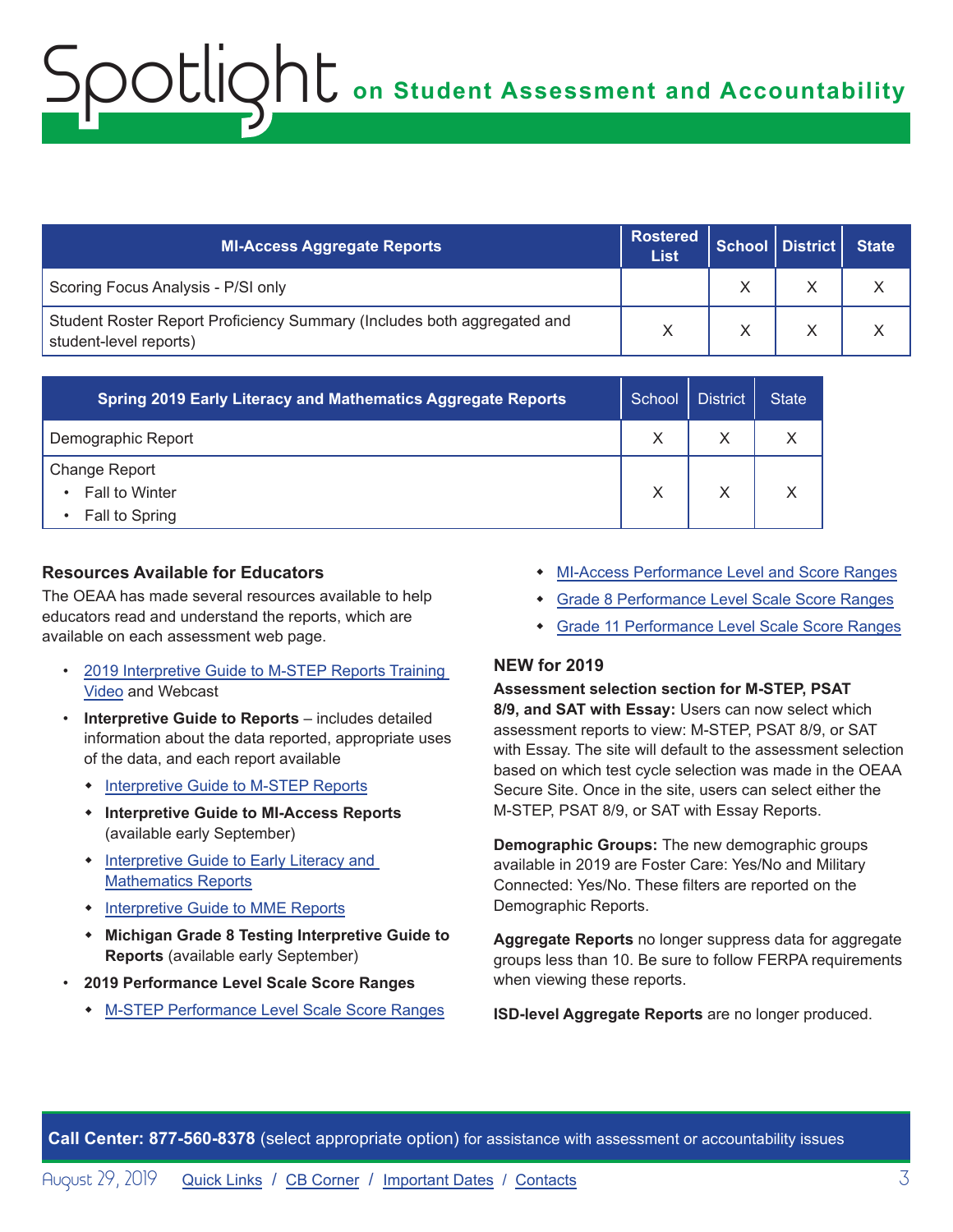### <span id="page-3-0"></span>**MDE Resources Help Schools Communicate About Student Score Reports**

The Michigan Department of Education (MDE) has updated several tools for districts and schools to use to discuss and share their Spring 2019 M-STEP, PSAT 8/9, and MME results.

- The customizable [Communications Toolkit for FALL](https://www.michigan.gov/documents/mde/2019_M-STEP-MME_Spring_Communications_Toolkit_Final_647497_7.docx)  [Data Release](https://www.michigan.gov/documents/mde/2019_M-STEP-MME_Spring_Communications_Toolkit_Final_647497_7.docx) for school leaders
- The video [How to Read 2019 Parent Reports for](https://www.youtube.com/watch?v=K-ELmZpSht8&list=PLQNv-MrTjyhLZWGC8WhRGxoEmynfXUHuc&index=1)  [M-STEP, PSAT 8/9, and MME](https://www.youtube.com/watch?v=K-ELmZpSht8&list=PLQNv-MrTjyhLZWGC8WhRGxoEmynfXUHuc&index=1) visually walks viewers through the M-STEP/ MME parent reports (Available in the "Assessment" playlist on the [MDE YouTube](http://www.youtube.com/user/michdepted)  [page](http://www.youtube.com/user/michdepted) [www.youtube.com/user/michdepted])
- [How to Read a Student Score Report for Grades 3–8](http://www.michigan.gov/documents/mde/How_to_Read_Score_Report_Grades_3-8_531963_7.pdf)
- [How to Read a Student Score Report for Grade 11](http://www.michigan.gov/documents/mde/How_to_Read_Score_Report_Grade_11_Final_531964_7.pdf)

A PowerPoint presentation related to state assessment scores will also be made available on the Office of Educational Assessment and Accountability (OEAA) web page shortly after results are made public.

## **Transition from TSM to COS-SD – Tech Requirement for Fall Testing**

Schools using the WIDA Screener Online or the Michigan Department of Education (MDE)-provided Early Literacy and Mathematics Benchmark assessments in September are reminded that Testing Site Managers (TSMs) need to be upgraded to Central Office Services (COS) Service Devices. DRC support for TSMs has ended. See the [August 8, 2019,](https://www.michigan.gov/documents/mde/Spotlight_8-8-19_662786_7.pdf)  [Spotlight](https://www.michigan.gov/documents/mde/Spotlight_8-8-19_662786_7.pdf) for further details.

### **Required Assessments for Newly Enrolling Students**

The WIDA Screener or Kindergarten W-APT **must** be administered to any newly enrolling students who have answered one "yes" to either of the two [Home Language](https://www.michigan.gov/documents/mde/English_Home_Language_Survey_485363_7.pdf)  [Survey \(HLS\) questions](https://www.michigan.gov/documents/mde/English_Home_Language_Survey_485363_7.pdf). Why? Because the Elementary and Secondary Education Act (ESEA) 2015 requires that schools identify potential English learners (ELs), or nonnative English speakers, in a consistent manner, and then provide additional instructional services for students who are identified as ELs.

As outlined in the [Entrance and Exit Protocol,](https://www.michigan.gov/mde/0,4615,7-140-81376_51051-252886--,00.html) schools should include Michigan's Home Language Survey questions in their enrollment process for parents/guardians of newly enrolling students to complete. Call the Special Populations Unit at 517-241-6974 with any questions related to the Entrance and Exit Protocol. The Home Language Survey and the EL Entrance and Exit Protocol can be found on the [WIDA web page](www.michigan.gov/wida) (www.michigan.gov/wida).

Scores for **all students** who took the WIDA Screener or Kindergarten W-APT, regardless of identification as an EL, must be entered into the [Office of Educational Assessment](http://www.michigan.gov/oeaa-secure)  [and Accountability \(OEAA\) Secure Site](http://www.michigan.gov/oeaa-secure) (www.michigan.gov/ oeaa-secure). Educators are also reminded that they must keep a hard copy of these student's scores in the student's permanent record file or CA-60.

Educators must also be sure to communicate efficiently and regularly with their local pupil accounting colleagues to ensure that students who do meet the Entrance Protocol are identified correctly in the Michigan Student Data System (MSDS). **Neither** the Home Language Survey results nor a WIDA Screener or W-APT score that is entered into the OEAA Secure Site automatically identify a student as an EL in MSDS.

Additionally, educators seeking to ensure that recently arrived ELs (students who have been enrolled in U.S. schools for 12 months or less) are eligible for the one-time exemption from having to take the summative English language arts portion of state assessments **must** enter the WIDA screening scores in the OEAA Secure Site.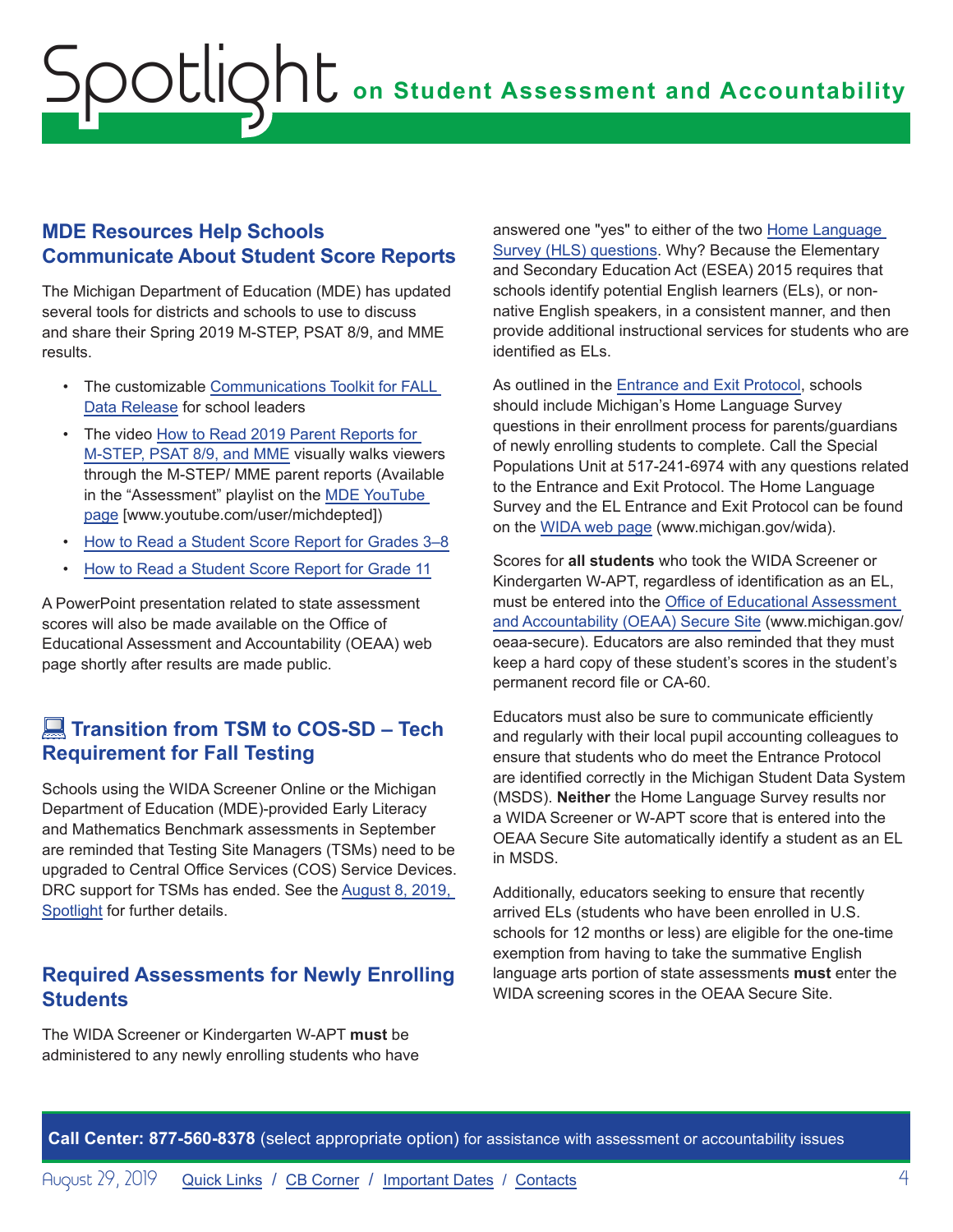### <span id="page-4-0"></span>**WIDA Screener Basics**

If you are a new English Learner (EL) Assessment Coordinator for the district and are now responsible for overseeing the WIDA assessments, you are strongly urged to start learning about the Kindergarten W-APT and the WIDA Screener by reading the [WIDA Screener & W-APT](https://www.michigan.gov/documents/mde/WIDA_Screener_and_W-APT_Michigan_Policy_Manual_635005_7.pdf)  [Michigan Policy Manual](https://www.michigan.gov/documents/mde/WIDA_Screener_and_W-APT_Michigan_Policy_Manual_635005_7.pdf) found on the [WIDA web page](www.michigan.gov/wida) (www. michigan.gov/wida).

This document is designed to give you basic information about the WIDA assessments as well as help you think about how best to plan for important assessment-related activities.

### **System Accounts Needed for WIDA Assessments**

All EL Assessment Coordinators should have access to the following systems: the Office of Educational Assessment and Accountability (OEAA) Secure Site, WIDA AMS, and the WIDA Secure Portal. Review the relevant chapters of the [Assessment Coordinator Training Guide](https://www.michigan.gov/mde/0,4615,7-140-22709_63192-476290--,00.html), which is found on each assessment's web page, for more information about gaining access to and using these systems.

Educators who are administering **and** scoring the W-APT or WIDA Screener must have a WIDA Secure Portal account. This account is required for educators to access the online training and quizzes that must be passed to validate that an educator can administer and score these assessments. A district's EL Assessment Coordinator can set up accounts for educators once they have their own access. All educators should review the [WIDA Screener &](https://www.michigan.gov/documents/mde/WIDA_Screener_and_W-APT_Michigan_Policy_Manual_635005_7.pdf)  [W-APT Michigan Policy Manual](https://www.michigan.gov/documents/mde/WIDA_Screener_and_W-APT_Michigan_Policy_Manual_635005_7.pdf) found on the [WIDA web](www.michigan.gov/wida)  [page](www.michigan.gov/wida) (www.michigan.gov/wida) for helpful information about administering these assessments.



## **Additional Fall 2019 WIDA Workshops and Webinars**

The Office of Educational Assessment and Accountability (OEAA), the Office of Educational Supports (OES), and WIDA are offering free workshops and webinars this fall that may be of interest to school improvement teams, building- and district-level administrators, Title III directors, English Learner (EL) educators, WIDA test coordinators, and content area teachers. The workshops are designed to aid educators in using student achievement results in meaningful and appropriate ways for instructional and school improvement purposes. Space is limited, so early registration is recommended.

#### *(Continued on next page)*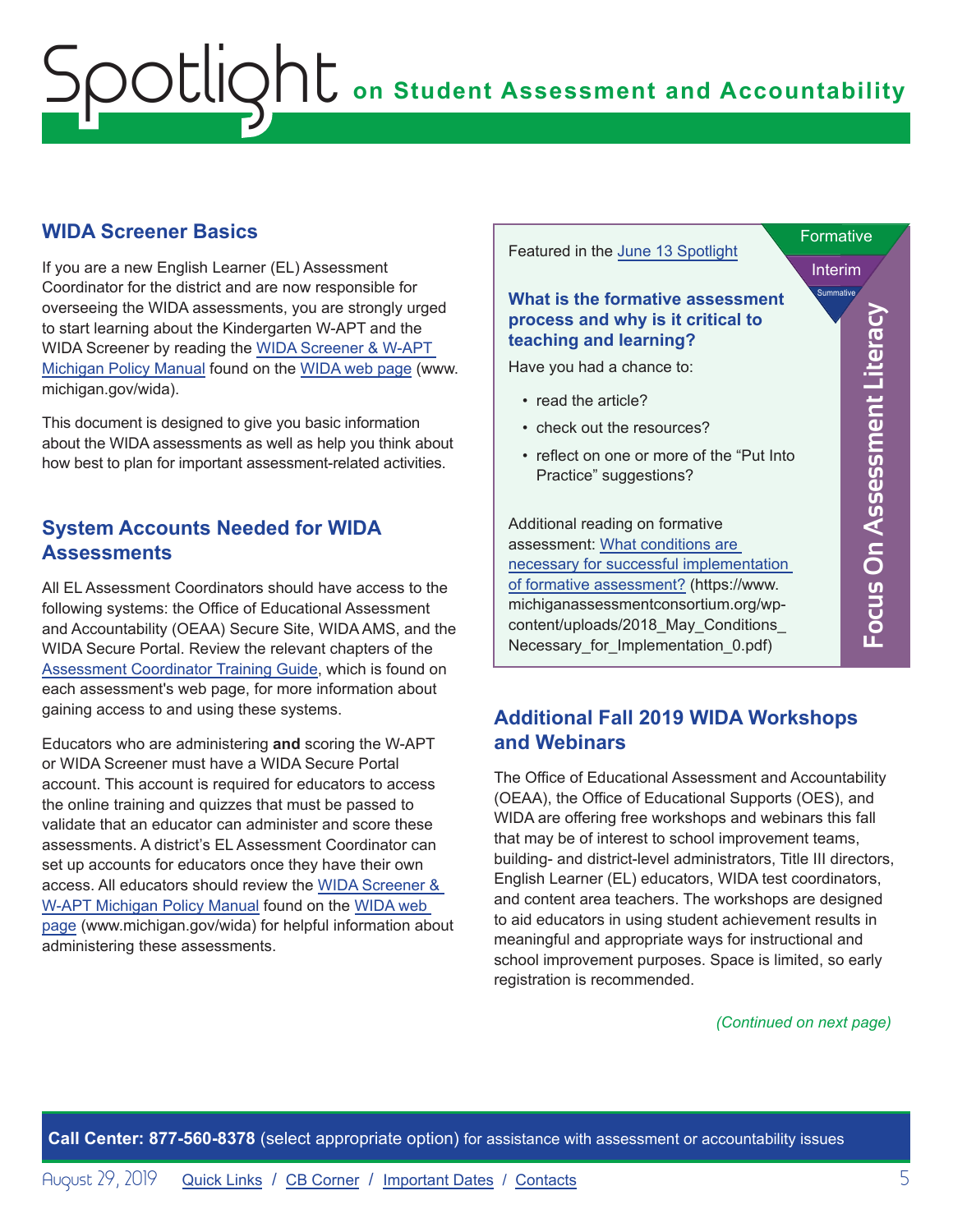The following trainings were announced in a previous Spotlight. Register for a training using the provided link.

#### **Workshop: Leading Schools for Multilingual Learner Achievement**

**Note:** This workshop is only for school principals and administrators who are responsible for school-level policies, leading school improvement planning and data analysis processes, and making decisions about programs and professional development.

**Date of Workshop:** Tuesday, October 1 and 2, 2019 9:00 AM – 4:00 PM (8:00 – 9:00 AM registration and breakfast)

**Location:** Wayne County Community College – Downriver Campus, EPAC 5 & 6, 21000 Northline Rd, Taylor, MI, 48180

[Registration link](https://wida-leading-schools-el-achievement.eventbrite.com) (https://wida-leading-schools-elachievement.eventbrite.com)

#### **Webinar: Screener Online Overview**

**Date of Webinar:** Wednesday, September 11, 2019 10:00 – 11:00 AM

[Registration link](https://www.eventbrite.com/e/wida-screener-overview-webinar-registration-68023725795) (https://www.eventbrite.com/e/widascreener-overview-webinar-registration-68023725795)

The following four workshops are being offered in half-day sessions at two locations. You are encouraged to sign up for a full day of training, which includes two workshops, at the location most convenient for you. Register for a workshop using the provided link.

#### **Workshop: WIDA ACCESS for ELLs Test Administration Online (2 dates/locations)**

This training is designed for ACCESS for ELLs Grades 1-12 Online Test Administrators.

During this training, test administrators explore how the WIDA Standards and Assessment System connects to the ACCESS for ELLs Online. Participants will learn to

administer the online test to students. All participants must have computers or tablets and an internet connection to access sample items and the WIDA Assessment Management System.

A light continental breakfast will be provided.

#### **Date and location #1:**

Tuesday, December 3, 9:00 AM – 12:00 PM Library of Michigan, Lake Michigan Room 702 W. Kalamazoo St. Lansing, MI 48909

[Registration link](https://wida-access-online-ta-training-120319am.eventbrite.com) (https://wida-access-online-ta-training-120319am.eventbrite.com)

#### **Date and location #2:**

Wednesday, December 4, 9:00 AM – 12:00 PM Wayne County Community College Downriver Campus, EPAC 5&6, 21000 Northline Road, Taylor, MI 48180

[Registration link](https://wida-access-online-ta-training-120419am.eventbrite.com) (https://wida-access-online-ta-training-120419am.eventbrite.com)

#### **Workshop: WIDA Kindergarten ACCESS Test Administration Online (2 dates/locations)**

This training is designed for Kindergarten ACCESS for ELLs Test Administrators.

During this training, test administrators will explore how the WIDA Standards and Assessment System connects to Kindergarten ACCESS for ELLs in its unique test design. Participants will learn to administer and score the Kindergarten assessment.

A light afternoon snack and beverage will be provided.

#### **Date and location #1:**

Tuesday, December 3, 1:00 – 4:00 PM Library of Michigan, Lake Michigan Room 702 W. Kalamazoo St., Lansing, MI 48909

[Registration link](https://wida-k-access-online-ta-training-120319pm.eventbrite.com) (https://wida-k-access-online-tatraining-120319pm.eventbrite.com)

#### *(Continued on next page)*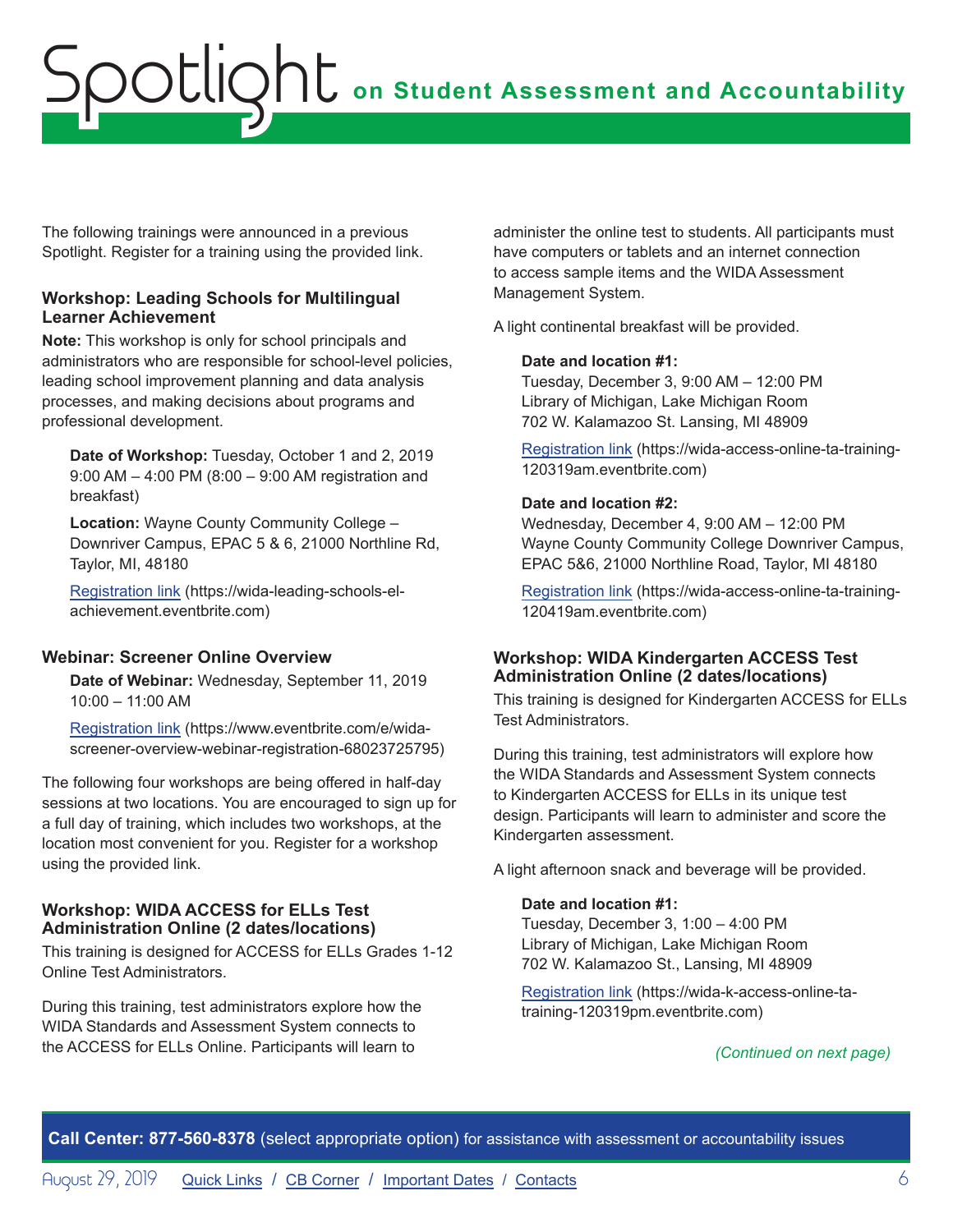#### **Date and location #2:**

Wednesday, December 4, 1:00 – 4:00 PM Wayne County Community College Downriver Campus, EPAC 5&6, 21000 Northline Road, Taylor, MI, 48180

[Registration link](https://wida-k-access-online-ta-training-120419pm.eventbrite.com) (https://wida-k-access-online-tatraining-120419pm.eventbrite.com)

#### **Webinar: Alternate ACCESS Overview Webinar**

This is a great introductory overview of the WIDA Alternate ACCESS and will benefit new WIDA test coordinators. This webinar will provide participants with an overview of the Alternate ACCESS for ELLs assessment to support understanding and implementation.

Once you are registered, you will be sent directions on how to attend the webinar.

**Date of Webinar:** Wednesday, December 18, 2019, 10:00 – 11:30 AM

[Registration link](https://wida-alternate-access-overview-121819-1000-1130.eventbrite.com) (https://wida-alternate-accessoverview-121819-1000-1130.eventbrite.com)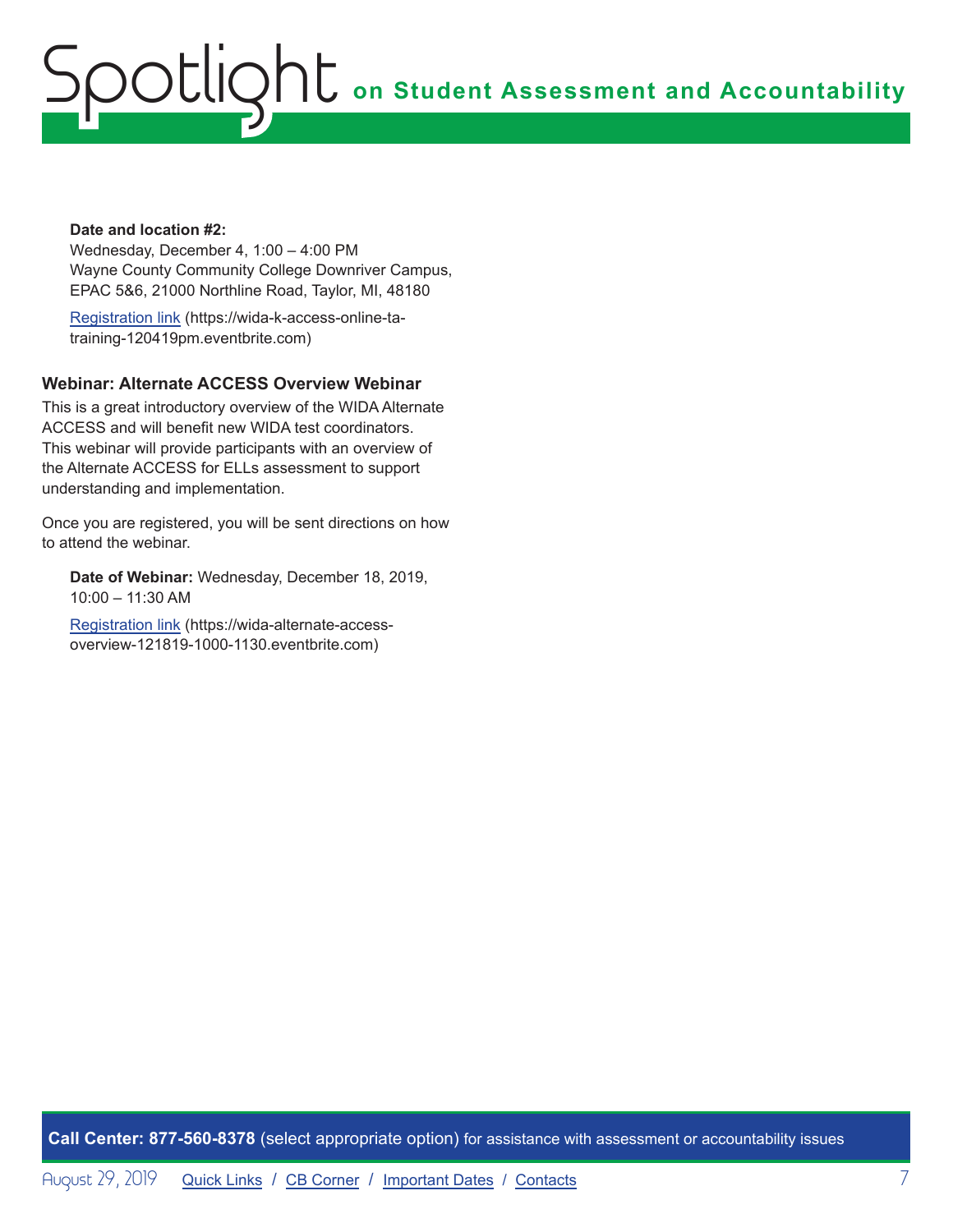#### <span id="page-7-1"></span>College Board Corner **Reminders**

<span id="page-7-0"></span>ootlic

 *Information on SAT*®*, PSAT*™ *8/9, and PSAT*™*10 provided by the College Board*

### **Questions about Spring PSAT 8/9, PSAT 10, or SAT?**

- call the Michigan Educator Hotline: 866-870-3127 (select Option 1)
- email [michiganadministratorsupport@](mailto:michiganadministratorsupport%40collegeboard.org?subject=) [collegeboard.org](mailto:michiganadministratorsupport%40collegeboard.org?subject=)

## **Getting Ready for 2020 – Save the Date for Fall Implementation Workshops**

Implementation workshops are free and provide information about the Michigan-provided SAT with Essay, PSAT 10, and PSAT 8/9 for grades 8 and 9 in the spring of 2020. The workshop is important for building administrators and building test coordinators. Learn about the latest enhancements and changes for the spring administration, preparing for and administering the College Board exams, spring implementation timelines, and about our professional development offerings to prepare you for Spring 2020.

#### **Schools that will administer the PSAT 8/9 for grade 8 are HIGHLY encouraged to attend.**

The College Board is partnering with MCAN (Michigan College Access Network) to provide SCECHs to registered participants.

[Workshop Registration](http://www.collegeboard.org/michiganworkshops) (www.collegeboard.org/ michiganworkshops)

| Date       | Location                                        | <b>City</b>          |
|------------|-------------------------------------------------|----------------------|
| 10/1/2019  | Genesee ISD                                     | Flint                |
| 10/1/2019  | Macomb ISD                                      | Clinton<br>Township  |
| 10/2/2019  | <b>Wayne County</b><br><b>Community College</b> | Wayne                |
| 10/7/2019  | Oakland ISD                                     | Waterford            |
| 10/8/2019  | Menominee ISD                                   | Menominee            |
| 10/10/2019 | Kalamazoo RESA                                  | Portage              |
| 10/11/2019 | Ingham ISD                                      | Lansing              |
| 10/11/2019 | Jackson ISD                                     | Jackson              |
| 10/11/2019 | St. Joseph ISD                                  | Centreville          |
| 10/24/2019 | <b>Clare-Gladwin RESD</b>                       | Clare                |
| 10/24/2019 | Delta Schoolcraft ISD                           | Escanaba             |
| 10/25/2019 | <b>Copper Country ISD</b>                       | Hancock              |
| 10/28/2019 | Kent ISD                                        | <b>Grand Rapids</b>  |
| 10/29/2019 | Marquette-Alger ISD                             | Marquette            |
| 10/30/2019 | Eastern UP ISD                                  | Sault Ste.<br>Marie  |
| 10/30/2019 | Traverse Bay Area ISD                           | <b>Traverse City</b> |
| 11/1/2019  | Alpena-Montmorency-<br>Alcona ESD               | Alpena               |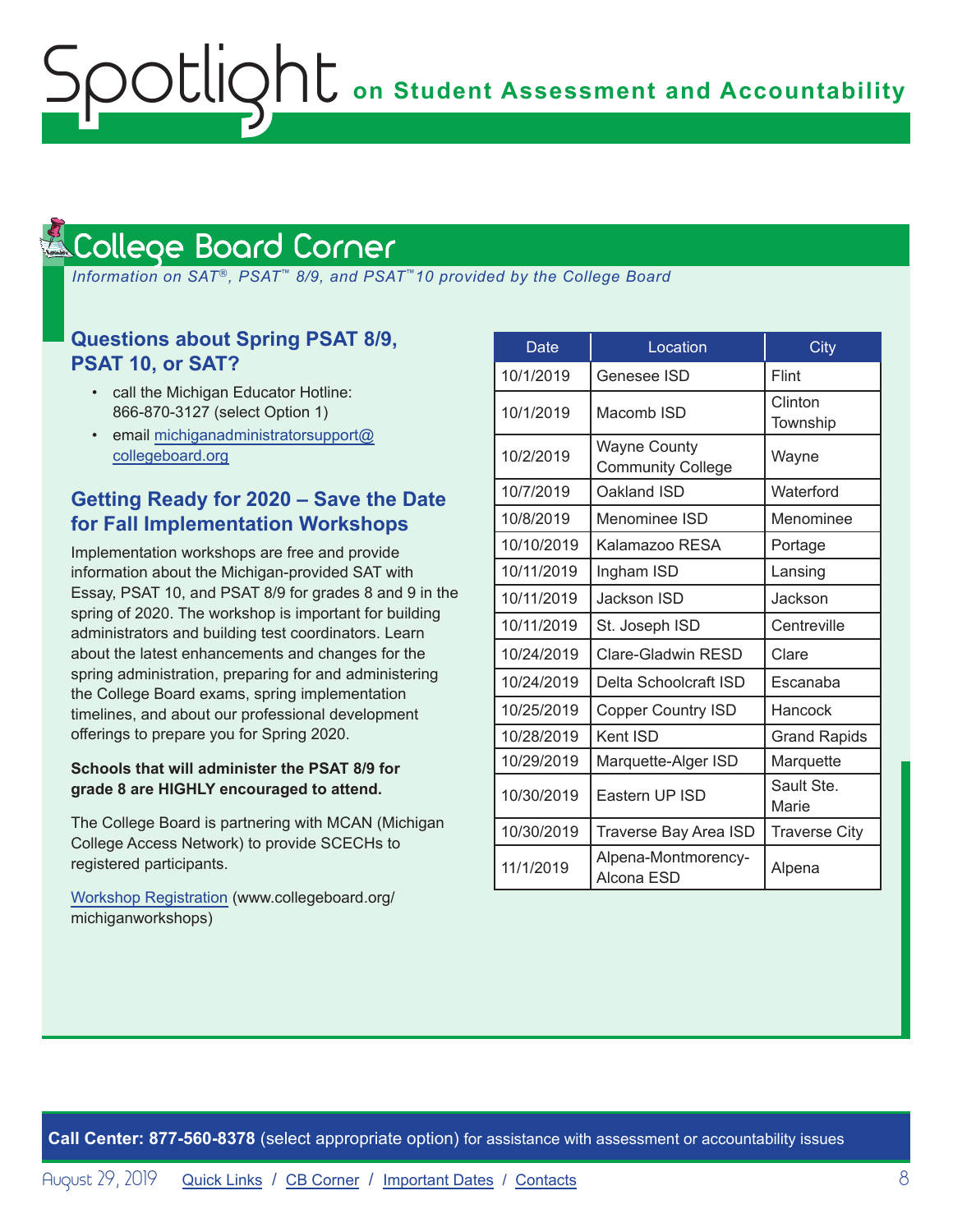## <span id="page-8-1"></span><span id="page-8-0"></span>**Important Dates**

## **August 2019**

#### **Now – September 11, 2019**

• **Graduation Rate Appeals** window

#### **Now – September 11, 2019 at 11:59 PM**

• **MSDS Student Record Maintenance (SRM) Collection** – English Learner (EL) Exits must be reported and certified in the SRM using an [As of Date] between July 1 and August 31, 2019 AND an [EL/LEP Exit Date] on or before June 30, 2019

## **Early Literacy and Mathematics**

#### **Now – October 3, 2019**

• Pre-identification of students on the OEAA Secure Site for the fall **Early Literacy and Mathematics Benchmark Assessments (K-2)**

## **September 2019**

## **Early Literacy and Mathematics**

#### **September 9 – October 4, 2019**

• **Early Literacy and Mathematics Benchmark Assessments (K-2)** Fall Testing Window

### **WIDA**

#### **September 11, 2019, 10:00 to 11:00 AM**

**• Screener Online Overview Webinar –**  introductory overview of the WIDA Screener Online which will benefit new WIDA test coordinators

[Registration link](https://www.eventbrite.com/e/wida-screener-overview-webinar-registration-68023725795) (https://www.eventbrite.com/e/widascreener-overview-webinar-registration-68023725795)

## **October 2019**

### **WIDA**

**Tuesday and Wednesday, October 1 and 2, 2019, 9:00 AM to 4:00 PM:** 

• **Workshop 2: Leading Schools for Multilingual Learner Achievement Location:** Wayne Community College – Downriver Campus, 21000 Northline Rd., Taylor MI 48180 EPAC 5 & 6

[Registration link](https://wida-leading-schools-el-achievement.eventbrite.com) (https://wida-leading-schools-elachievement.eventbrite.com)